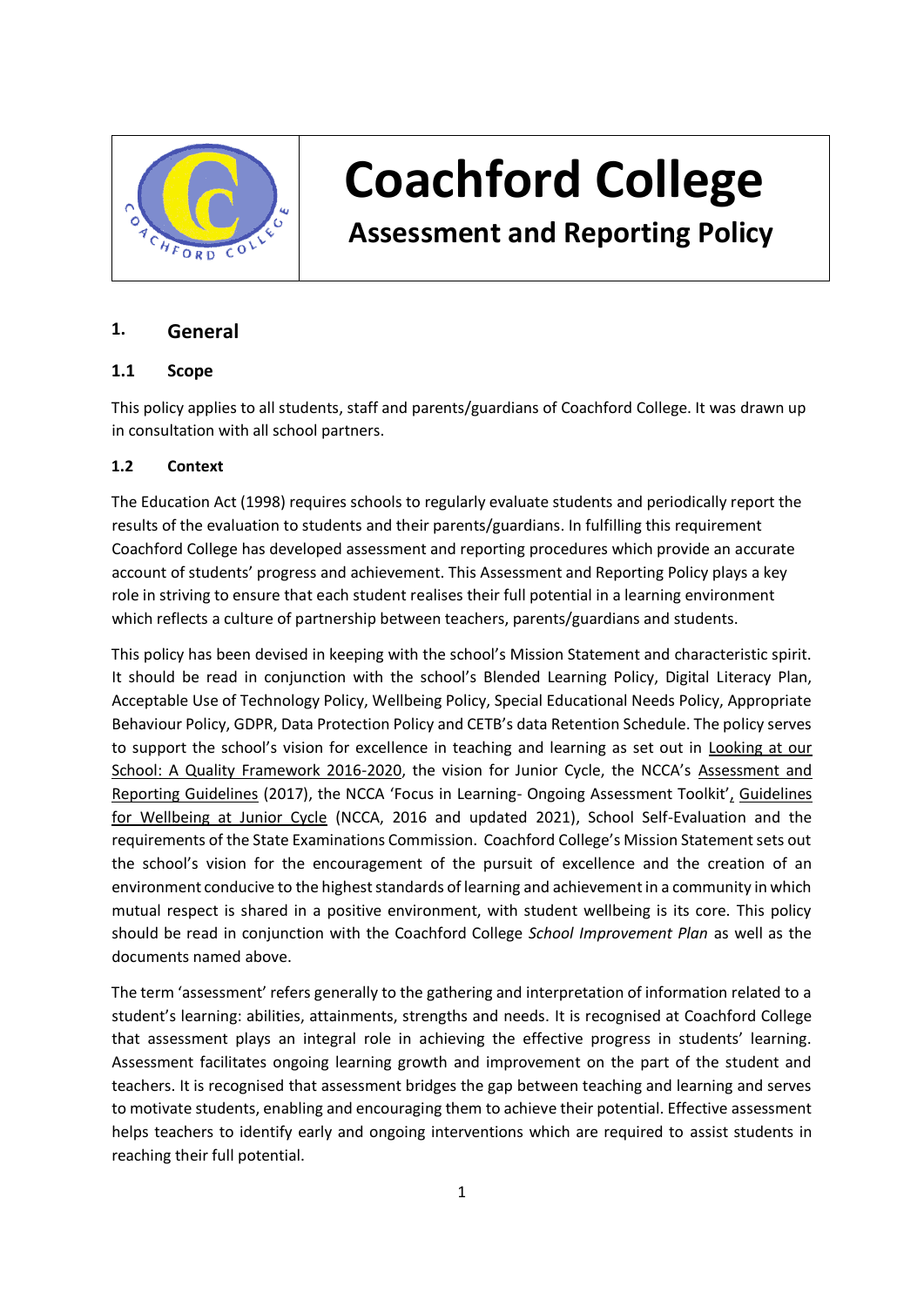## **1.3 Objectives**

This policy aims to provide students, parents, guardians and teachers with guidelines and a context for assessment and reporting which will assist students in reaching a deeper understanding of their learning and take ownership for their learning goals.

## **1.4. Rationale**

Coachford College recognises that students, teachers and parents/guardians need to have an effective learning-focused partnership to ensure the best possible outcomes can be achieved for all students. The quality framework Looking at Our Schools 2016, the *School Self Evaluation* (SSE) process and the distributed leadership facilitated by C0003/2018, all provide an opportunity to focus on continuous improvement in teaching and learning. Great emphasis is placed at Coachford College on setting purposeful, well planned assessment and reporting, which is designed to support and challenge each student towards reaching their full potential. Student voice plays an integral part in the school's assessment practices.

## 2. **Purposes and Types of Assessment**

## 2.1 **Purposes of Assessment**

Formative and summative assessment and reporting provides students with an opportunity to reflect upon and review their learning, and consolidate and apply the knowledge and skills with a view to moving forward successfully to the next stage of their learning.

1. It affords students an opportunity to work on their own initiative, implement ideas, and to take action and responsibility for their own learning, and to think critically and to problem solve.

2. Assessment in its many facets forms an integral part of the vision for Junior Cycle which gives priority to assessment as a formative process aimed at the demonstration of the Key Skills of Junior Cycle.

3. Assessment serves to re-inforce the Wellbeing Indicators which underpin all learning tasks, such as Responsibility, Connection and Resilience.

4. Formative feedback and reporting following assessment supports students in building a deeper understanding of their knowledge and skills, and the demonstration of same. It helps teachers to assess students' progress effectively, give formative feedback, acknowledge achievement and identify areas for improvement.

5. Assessment offers opportunities for students to develop their skills of self-assessment and peer assessment, and to evaluate their learning either alone or in collaboration with others.

6. Assessment and reporting provides parents/guardians with information on their child's progress at school.

7. It allows teachers to differentiate learning, allowing each student to reach their full potential.

8. Assessment fosters positive values such as self-discipline and an interest in learning in students which will benefit them throughout their lives.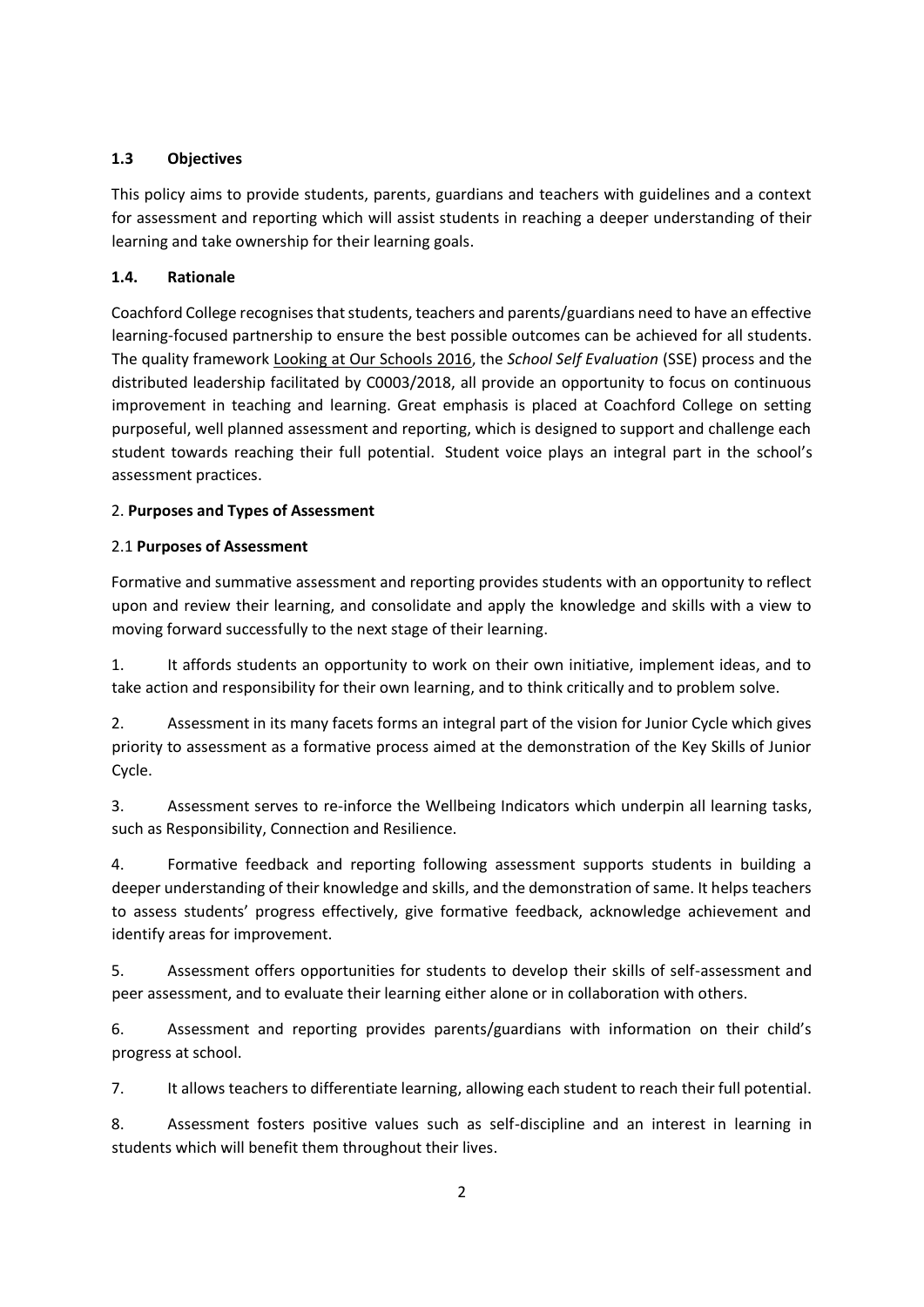9. Ongoing formative and summative assessment aids preparation for State Examinations.

10. It enables teachers to assess progress and adapt planning as required, to evaluate their student's learning needs, and to help identify high achieving, gifted and talented students

11. Assessment affords teachers an opportunity to evaluate teaching and learning styles and to review and change practice as required.

12. Assessment assists in monitoring a student's progress and provides information to inform the decisions which need to be made to provide for students' individual learning needs.

13. Assessment provides an evidence-based opportunity for teachers and parents/guardians to work in collaboration to achieve the best outcomes for students.

14. Assessment is utilised to help identify appropriate subject levels for subjects for State Examinations purposes.

15. Assessment helps to identify a student's eligibility for additional support and services and to inform consultations where necessary. Details may be shared with outside professionals or agencies to inform intervention as appropriate.

16. A common school-wide approach to assessment and reporting helps to ensure consistency and standards within each subject area;

17. Assessment may be used to establish baseline data for school self-evaluation purposes.

## 2.2 **Types of Assessment**

The following types of Assessment utilised to support learning at Coachford College:

- a) Formative Assessment;
- b) Summative Assessment;
- c) Classroom Based Assessments (CBA);
- d) Oral and Aural assessments in languages;
- e) Assessment Tasks;
- f) Project Work Presentations, PowerPoints, ePortfolios, visual displays, posters;
- g) Practical Examinations in Home Economics, Art and Music, Wood Technology, Construction Studies and Engineering;
- h) Beep tests in P.E.;
- i) Coursework/Projects Home Economics, History, Geography and Agricultural Science;
- j) Online assessments and learning reflections;
- k) Literacy and Numeracy tests, e.g. CAT4, WRAT, PADE and Differential Aptitude Tests (DATS).

## **2. Formative and Summative Assessment**

This Policy recognises the importance of on-going assessment both formative (Assessment for Learning) and summative (Assessment of Learning) to support students' learning.

## **2.2.1 Formative Assessment**

Formative assessment involves a range of strategies designed to give students, teachers and parents/guardians feedback about students' understanding of elements of their learning. It is an integral part of the learning process where information is shared with the learner on the quality of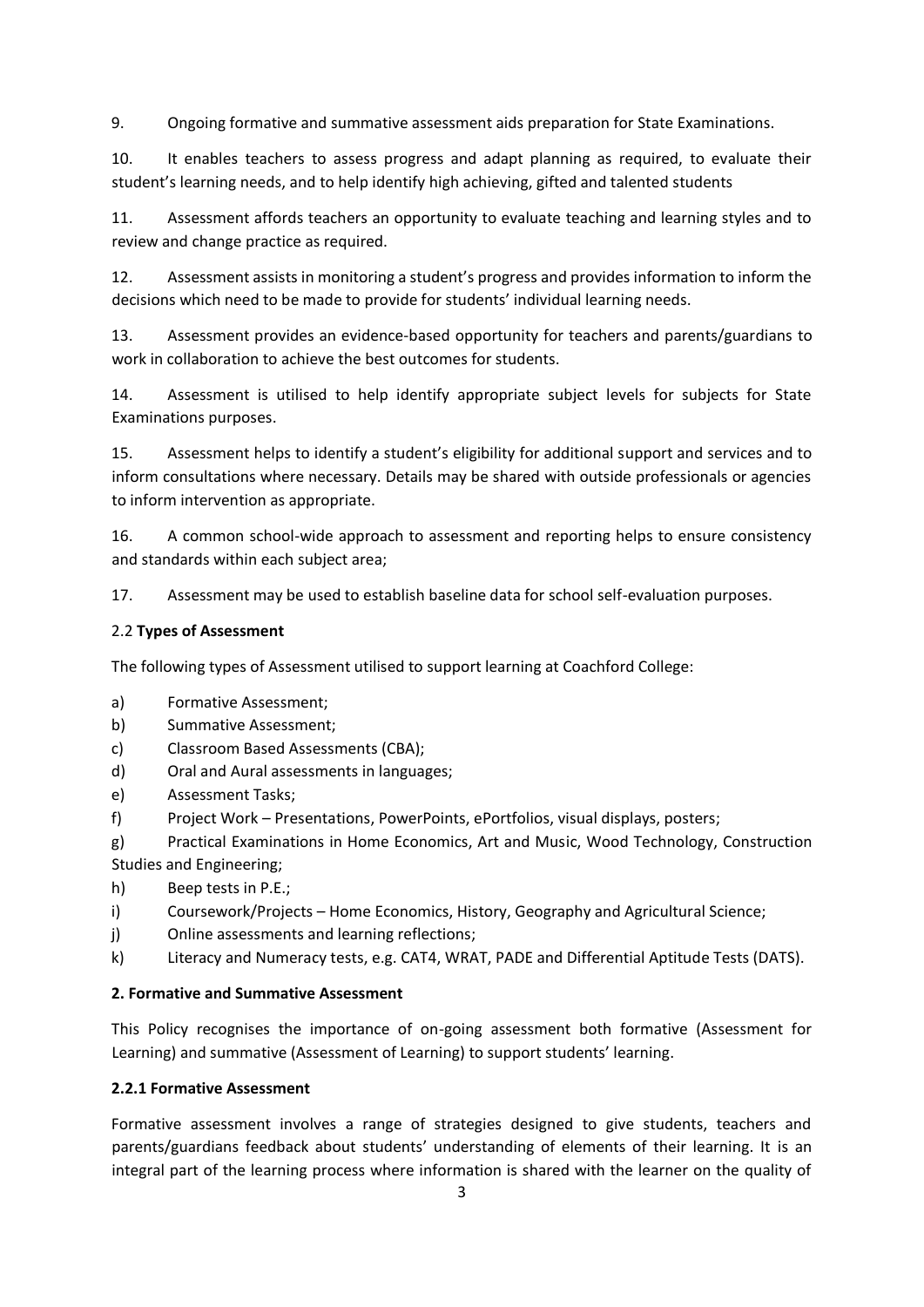learning. It is linked to Learning Intentions and Success Criteria and looks forward to the next stage of learning. The most common forms of assessment used at Coachford College are of a formative nature and take place daily in the classroom. Formative assessment takes place at the discretion of individual teachers who use it constructively for learning to take place. Timely feedback and constructive advice are vital components in this process. Where appropriate, teachers keep records of these assessments to provide an insight into students' progress over time and to fully inform the learning process. In line with the Framework for Junior Cycle (2015), 'Most of the assessment activities over the three years of Junior Cycle will be formative in nature'.

Effective formative assessment enables students to understand how to improve their work by:

a) Helping them to understand the assessment criteria before they begin an assignment;

b) Providing feedback on what they have done well and how they can improve;

c) Comparing their work with examples of work that meet criteria for success;

d) Recognising all the students' educational achievements;

e) Supporting their development as independent learners with the capacity to identify how they themselves can further improve their learning;

f) Encouraging peer-assessment and self-assessment;

g) Encouraging self-reflection which enables the student to see where exactly they are and how they can improve on this;

h) Moving the focus away from achieving grades and onto learning processes. This results in increasing self-efficacy and reducing the negative impact of extrinsic motivation, and

i) Encouraging students to take responsibility for their own learning.

## *Classroom Practices*

The following are key classroom practices and strategies needed for formative assessment which are adopted at Coachford College:

a) A positive classroom culture and ethos, which encourages students to think and talk about their learning and which provides a safe place for open, honest and respectful discussion and studentteacher relationships with student voice at its core;

b) Questioning skills (student to teacher/ teacher to student/ student to student), which stimulate thinking and reflection on learning and the explicit teaching of how to consciously reflect on what one knows and how to make an evaluative comment on it (Bloom's Taxonomy);

c) Frequent identification and review of learning goals through teacher-directed discussion, clearly defining Learning Intentions and Success Criteria thereby empowering students and enabling them to take responsibility for their learning;

d) A recognition and acknowledgement of the purpose and importance of collaboration between home and school in the student's learning process;

e) Sharing Criteria for Success: Success criteria are co-created by teachers and students with specific activities in mind. They are discussed and agreed prior to the undertaking of an activity. Success criteria provide a scaffold and focus for students while engaged in the activity and are used as a basis for feedback and peer-/self-assessment.

f) Peer Assessment and Self-Assessment: Teachers frequently oversee students as they assess their own or their peer's work, based on criteria for success. Following such methods, teachers encourage students to reflect on their work, write down how they can improve and assist them in achieving it.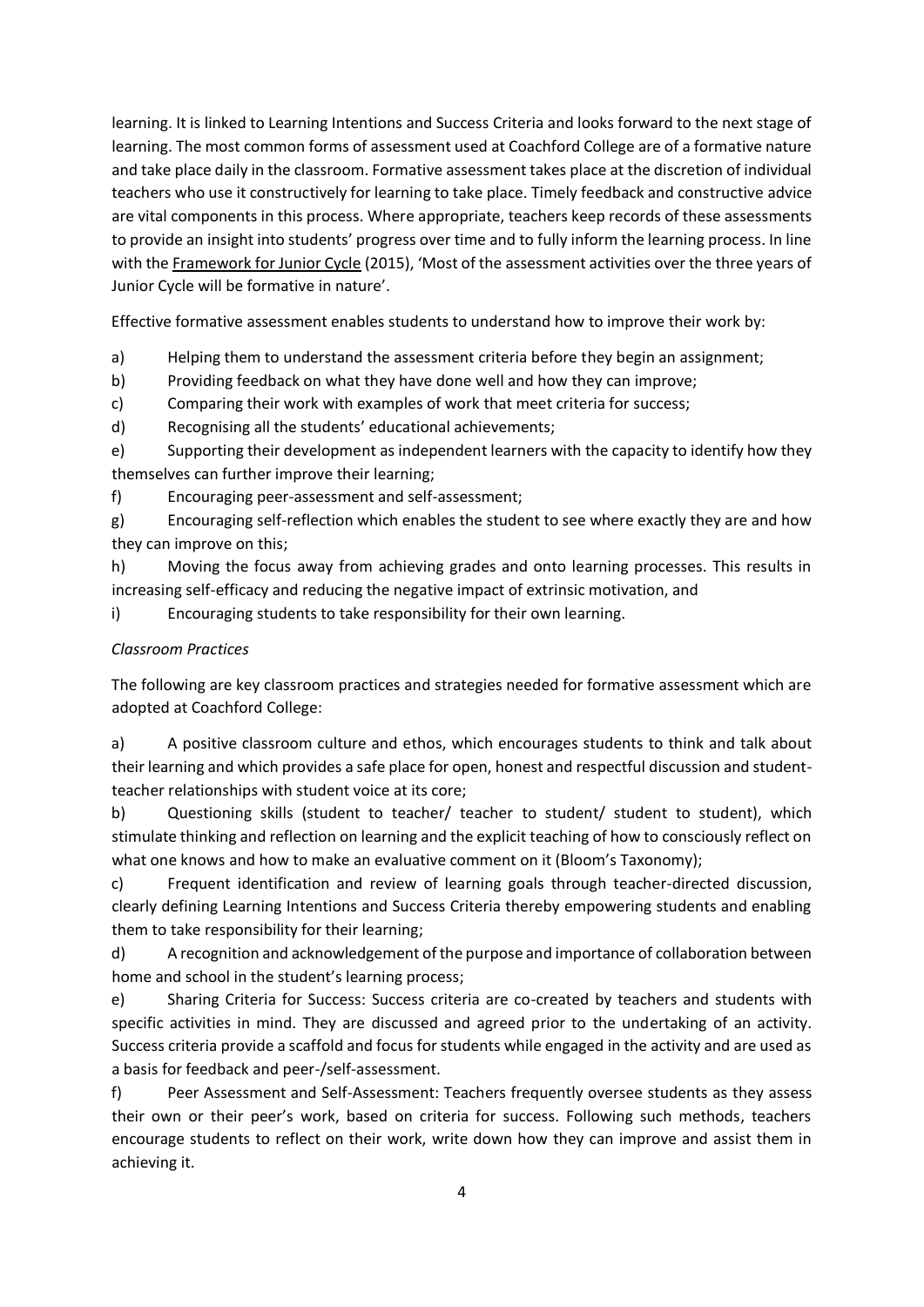g) Homework: In line with the demands of specifications, syllabi and the school's Homework Policy, teachers set regular homework, comment on this homework, and make suggestions for improvement.

h) Differentiated Learning: Assessment work may be differentiated to suit the needs and abilities of the individual, determined by individual teachers.

i) Effective Questioning (using Bloom's Taxonomy);

j) Assessment for Learning Strategies: Teachers utilise, where appropriate, varied formative (AFL) strategies in lessons, e.g. 'Show me' boards, traffic lights, etc.;

k) Learning Intentions: Lessons are guided by learning intentions which are shared with students;

l) Teachers at their own discretion share the learning intentions as appropriate for the lesson;

m) Teachers 'check in' with the learning intentions at the end of lesson using AFL strategies to move students on in their learning, and

n) Learning-to-Learn Programme, as set out in each student's Journal and is addressed as part of the curricular Wellbeing programme.

## **2.2.2. Summative Assessment**

Summative Assessment is used to determine a student's level of performance on a specific task or at the conclusion of a unit learning. It refers to the Assessment of Learning, looking back on learning and aims to provide a summary of the achievements of the learner. It happens after the learning takes place. Information is gathered by the teacher and information is usually transferred into grade descriptors or marks. Comparison with performance of others may take place in the following formats:

a) Class Tests: These forms of assessments are conducted at the discretion of the teacher on an end of topic basis. These formal tests are a vital component in providing feedback to students, teachers and parents/guardians, on the level of each student's attainment and learning in that specific subject area. Constructive feedback is given by teachers to students.

b) End of Term Assessments: All students take formal house examinations to formally monitor their learning and help prepare them for state examinations. Subject departments give common assessments as far as possible. These assessments follow the SEC format as far as possible. Reporting of Junior Cycle summative assessment takes place through the JCPA. When the students receive their JCPA, their final grades consist of the following language: Distinction ≥ 90 – 100 Higher Merit ≥ 75 - < 90 Merit ≥ 55 - < 75 Achieved ≥ 40 - < 55 Partially Achieved ≥ 20 - < 40 Not Graded ≥ 0 - <20.

c) Pre Examinations: These are held for 3rd and 6th Year students during Term 2. The purpose of these is to further prepare students for the Junior and Leaving Certificate examinations. The examinations comprise written, oral, aural and practical examinations as appropriate.

d) Classroom-Based Assessments: Students undertake two CBAs facilitated by their teacher, generally one in Second Year and one in Third Year, in accordance with requirements set down by the NCCA and DE. Classroom-Based Assessments in all subjects are specified at a common level. The assessments associated with CBAs cover a broad range of activities. CBAs are undertaken by students within class time in accordance with the school's CBA calendar which is updated annually in keeping with the requirements of relevant DE circulars. On completion of CBAs, the CBAs are assessed by the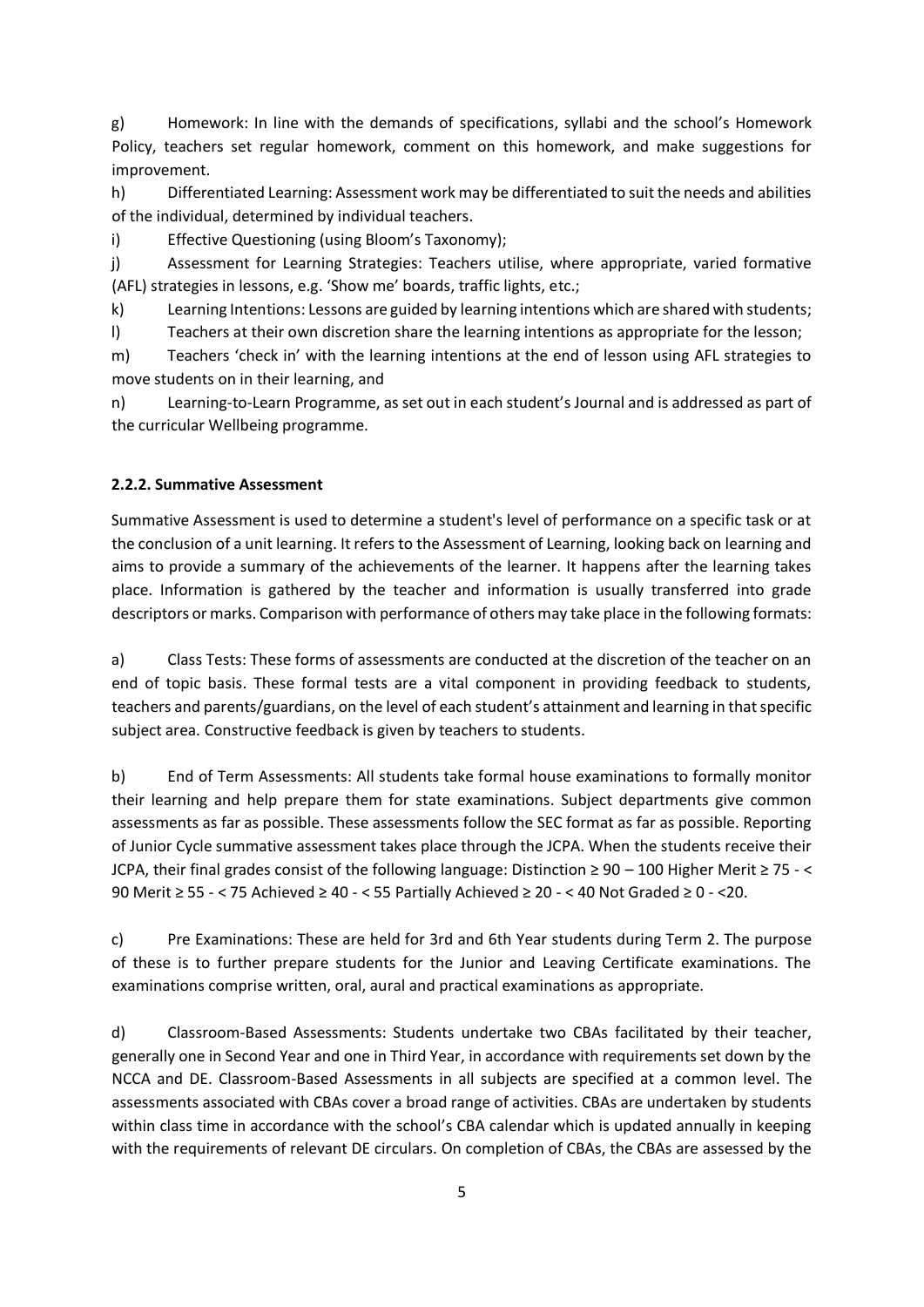students' teachers, and the outcomes are reported to students and parents/guardians in the swiftest possible timeframe to ensure meaningful feedback and reporting. To support teachers in assessing students' Classroom-Based Assessments, teachers engage in Subject Learning and Assessment Review Meetings. At these meetings, teachers share and discuss representative samples of students' work and build a common understanding about the quality of their students' learning.

Students can achieve one of four grade descriptors (listed below) once teachers have conducted a Subject Learning and Assessment Review (SLAR) meeting in which students' work is moderated:

- Exceptional
- Above Expectation
- In Line with Expectations
- Yet to Meet Expectations

Where a descriptor for a Classroom-Based Assessment has not been given to a student due to the non-completion of a CBA, the term 'Not Reported' is used.

There is no appeal mechanism to the allocation of a student's grade descriptor.

## The CBA Calendar

The scheduling/planning of CBAs is an important aspect of Junior Cycle assessment practices. The CBA calendar is designed collaboratively with student wellbeing at the forefront in order to avoid over assessment and to allow students to fulfil their potential in each CBA.

- Subject departments work together to distribute these classroom based assessments as broadly as possible across the school year.
- Where applicable, some subject departments may opt to use their CBA as an end of term exam in order to prevent over assessing our students.
- The CBA calendar is reviewed by subject departments on an annual basis in order to improve assessment practices.
- The CBA calendar may be subject to change as the year progresses.

e) Assessment Task: Assessment Tasks are completed in class under the supervision of the teacher. Assessment Tasks are returned to the State Examinations Commission and are marked as part of the final Junior Cycle examination. Marks for the Assessment Task in each subject will be incorporated into the calculation of the grade for that subject by the SEC. A separate Assessment Task is not required in practical subjects where there is a practical examination.

f) Transition Year Assessment: TY students take Class Tests: These forms of assessments are conducted at the discretion of the teacher on an end of topic / module basis. These formal tests are a vital component in providing feedback to students, teachers and parents/guardians, on the level of each student's attainment and learning in that specific subject area. Constructive feedback is given by teachers to students after the end-of-module assessment. The Maths department may facilitate two formal in-house exams, at Christmas and Summer with results included in the Module 3 and 6 reports.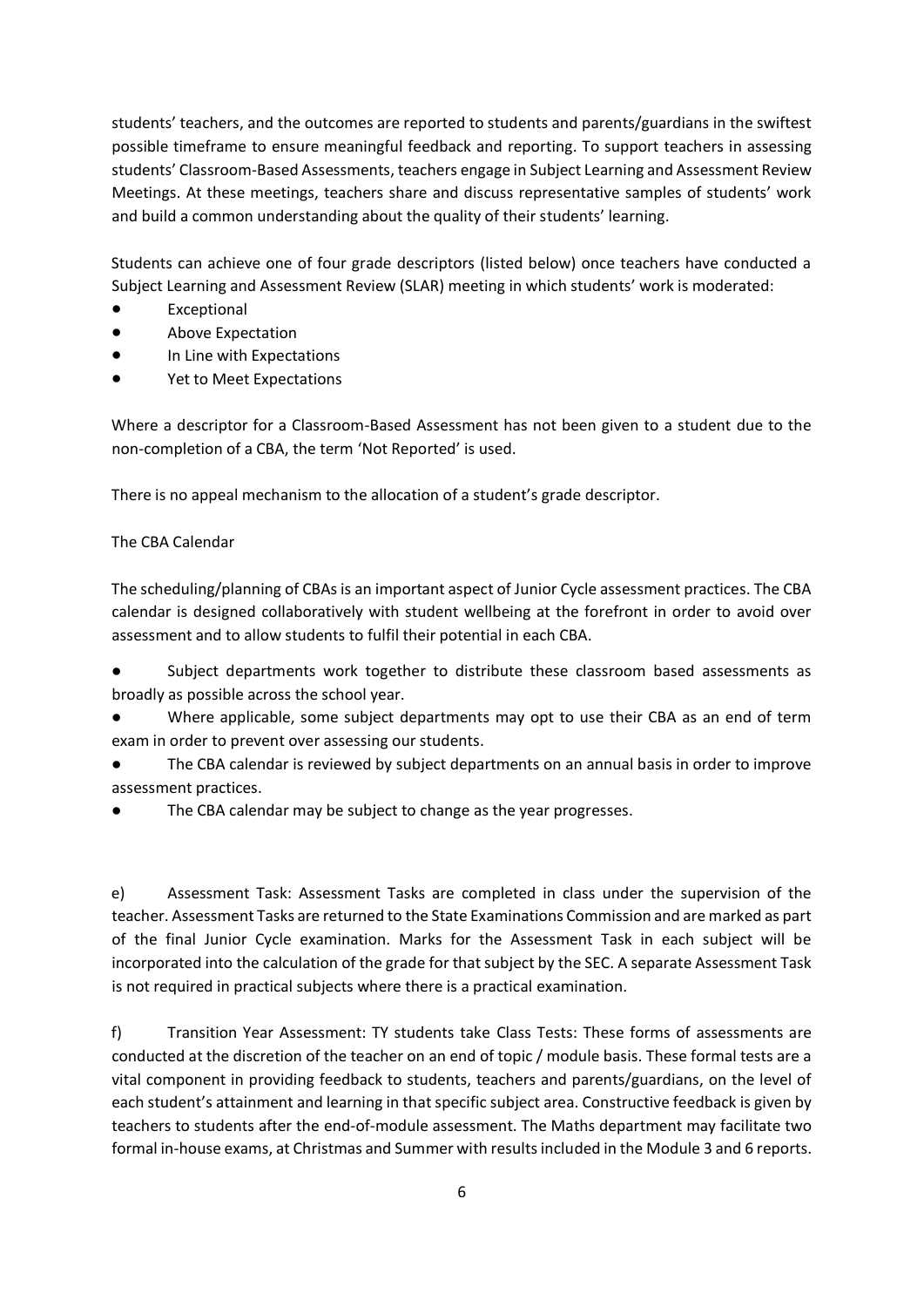g) Other: Orals/Aurals, etc.

All Senior Cycle students have an aural exam at Christmas and Summer of 5th Year and at Christmas of 6th Year. In French, students take an oral examination in summer of 5th Year and Christmas of 6th Year. These are formal oral exams where teachers interview students outside of class time. It does not include the day-to-day oral work done in the classroom.

In Junior Cycle there is no formal oral examination. Oral competency is assessed on an ongoing basis in the classroom. Oral presentations allow students to practice their language skills. All Junior Cycle students take an aural exam as part of the Summer Assessment. 3rd Year students also have an aural exam at Christmas.

h) Literacy and Numeracy tests, e.g. NGRT, CAT4, WRAT5, WIAT-111-uk-T, PPAD-E, DASH and Differential Aptitude Tests (DATS). Set out rationale, etc.

The reading ability of incoming 1st years is assessed using **NGRT - New Group Reading Test and/or PAD-E is used to** assess the reading ability of students through a series of close tests. The end result provides a standard score and reading age for each student.

**CAT4 (Cognitive Abilities Test)-** 1st term of 1st year - Standard scores are given in four areas of learning Verbal, Non-verbal, Quantitative and Spatial. This test helps to identify those struggling students not already identified.

**PPAD-E** This test was created by NEPS in conjunction with the ERC. PADD-E is designed for administration during the first term of 1st Year. This provides baseline scores of all 1st Year students in reading, spelling, reading speed, reading comprehension and handwriting. At present this test is not accepted for the purposes of Reasonable Accommodations in the Certificate Examinations (RACE). It is used to identify students who may be struggling in school due to a literacy difficulty.

**WIAT-111-UK** - summer term of 2nd Year. This test is used to screen the spelling and reading ability of those students applying for RACE. All 2nd Year students undergo a spelling assessment. Those meeting criteria undergo further testing and/or analysis of written scripts. WIAT-111-uk assesses Word reading, spelling, reading comprehension. This test can also be used to assess a student for eligibility for DARE in 6th year.

**WRAT5** - This is very similar in use to WIAT-111-uk. It is used to avoid over testing with one kit. WRAT5 is used to assess students to determine eligibility for exemption from Irish. These tests are sometimes interchanged depending on the situation which presents. Usually this is done to avoid over-testing or having an acceptable time lapse between tests. This test can also be used to assess a student for eligibility for DARE in 6th year.

**DASH -** This is a handwriting assessment. It is used to determine handwriting speed for the purposes of RACE. It helps to identify students who may have handwriting difficulty, either in speed or quality.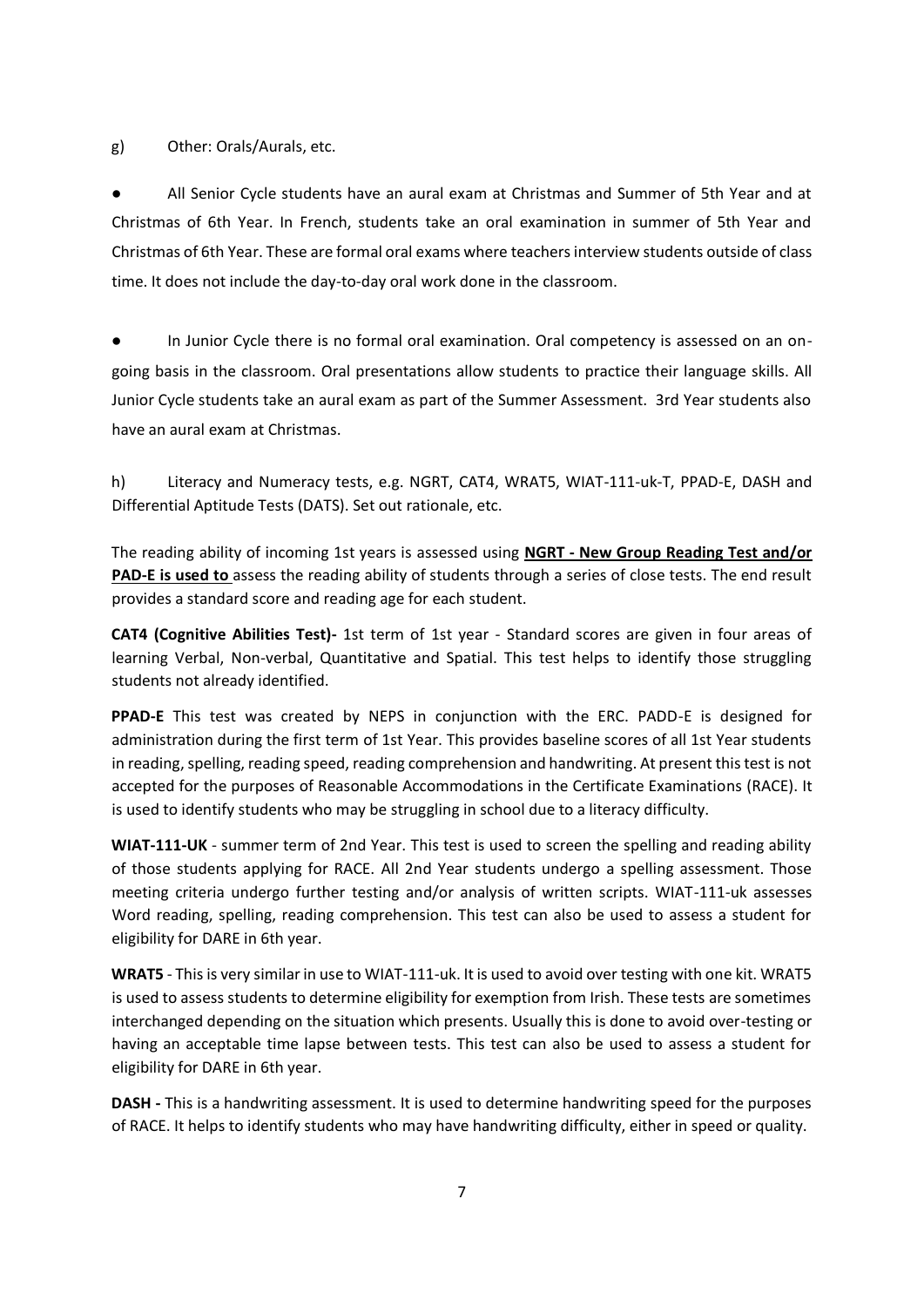## **3. Range of Assessment Experiences**

## **3.1 First Year**

The range of First Year assessment experiences include:

Homework which may include written, oral, aural, reading, project or portfolio work is assigned regularly, as per Homework Policy;

Assessment for Learning (AfL) strategies with the purpose of progressing student learning to the next stage;

Formative feedback from teachers both verbal and written feedback, which may include comments and/or grades;

CAT4 and PAD-E assessments;

The Wellbeing Unit of Learning covers study skills, a good homework routine, organisation skills and time management skills to prepare students for summative and formative assessments, and

First Year students and their parents/guardians receive detailed reports via VSware, biannually, in January and June following the completion of Christmas and Summer house examinations.

## **3.2 Second Year**

The range of Second Year assessment experiences include:

● Homework which may include written work, oral presentations, research, aural, reading, project or portfolio work is assigned regularly;

Assessment for Learning (AfL) strategies with the purpose of progressing student learning to the next stage;

Formative feedback from teachers both verbal and written feedback including comments and/or grades;

Second Year students complete a spelling test and a writing test in English and History to assess whether they may qualify for RACE Accommodations;

Except for in the case of Gaeilge, students complete the first classroom-based assessment in 2nd Year.

Second Year students and their parents/guardians receive detailed reports via VSware, biannually, in January and June following the completion of Christmas and Summer house examinations.

## **3.3 Third Year**

The range of Third Year assessment experiences include:

Homework which may include written work, oral presentations, research, aural, reading, project or portfolio work is assigned regularly;

Assessment for Learning (AfL) strategies with the purpose of progressing student learning to the next stage;

Formative feedback from teachers both verbal and written feedback including comments and/or grades;

Development of the eight Key Skills of the Junior Cycle;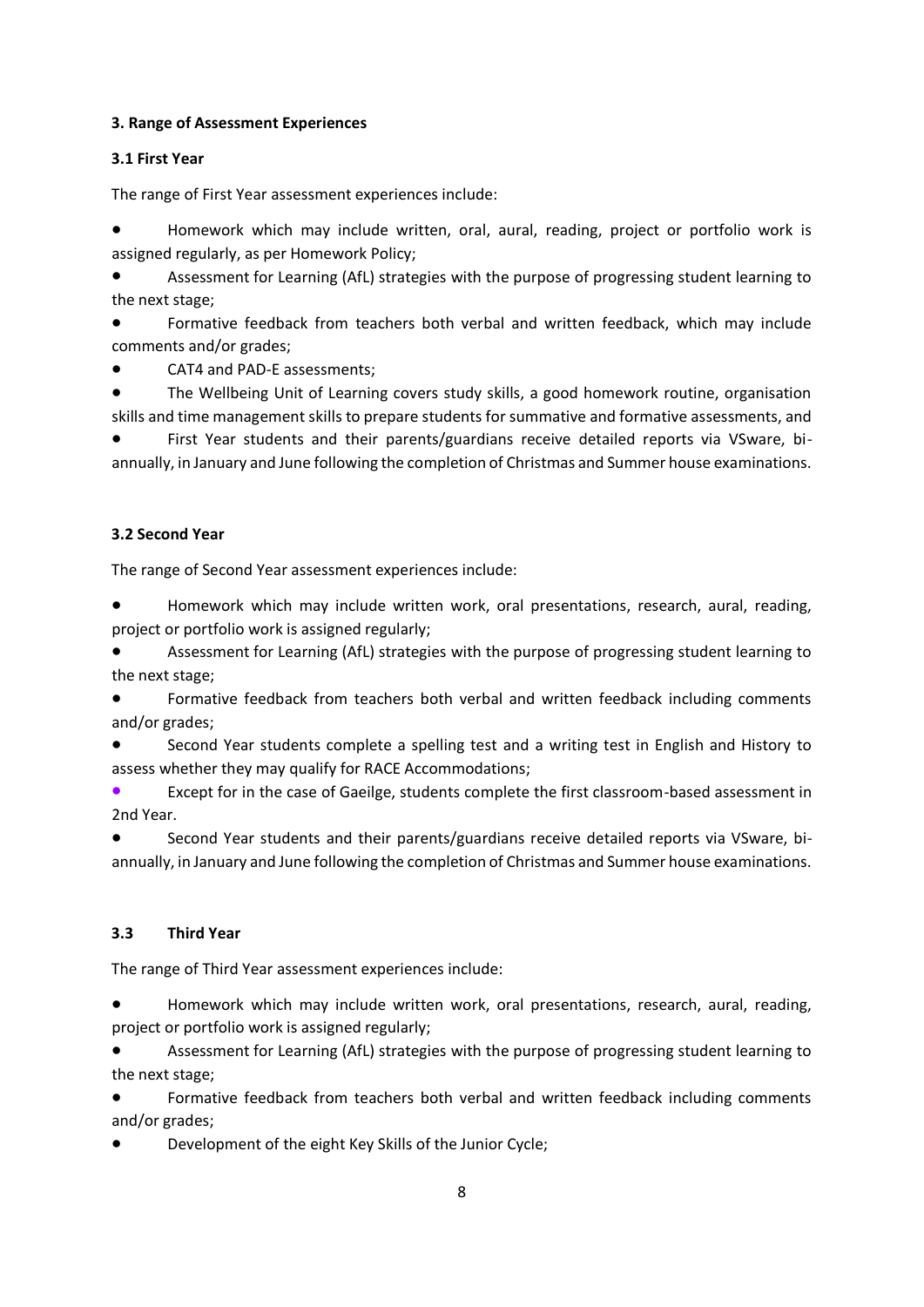WRAT4 and CAT4 are completed to support RACE applications where required (The WRAT4 is a norm referenced test that measures the basic academic skills of word reading, sentence comprehension, spelling and maths computation);

- Completion the practical components in certain subject areas;
- Completion of the second Classroom-based Assessment (CBA);
- Complete of the Assessment Task, and

Third Year students and their parents/guardians receive detailed reports via VSware, biannually, in January following the completion of Christmas and following the completion of their 'Pre' examinations.

Completion of Junior Cycle examinations in June.

## **3.4 Transition Year**

The range of Transition Year assessment experiences include:

● Homework which may include written work, oral presentations, research, aural, reading, project or portfolio work is assigned regularly.

Assessment for Learning (AfL) strategies with the purpose of progressing student learning to the next stage.

Formative feedback from teachers both verbal and written feedback including comments and/or grades.

Project work in preparation for the world at work, and leaving cert subjects

TY students and their parents/guardians receive detailed reports via VSware, at the conclusion of each of the 6 modules after each ⅚ week period. Maths get their report at Christmas and June following the completion of Christmas and Summer TY Maths examinations

## **3.5 Fifth Year**

The range of Fifth Year assessment experiences include:

● Homework which may take the form of written work, oral presentations, research, aural, reading, project or portfolio work is assigned regularly;

Assessment for Learning (AfL) strategies with the purpose of progressing student learning to the next stage;

Formative feedback from teachers both verbal and written feedback including comments and/or grades;

- Project work for Leaving Certificate subjects;
- WRAT-IV and CAT-IV for RACE applications as required, and

Fifth Year students and their parents/guardians receive detailed reports via VSware, biannually, in January and June following the completion of Christmas and Summer house examinations.

#### **3.6 Sixth Year**

The range of Sixth Year assessment experiences include: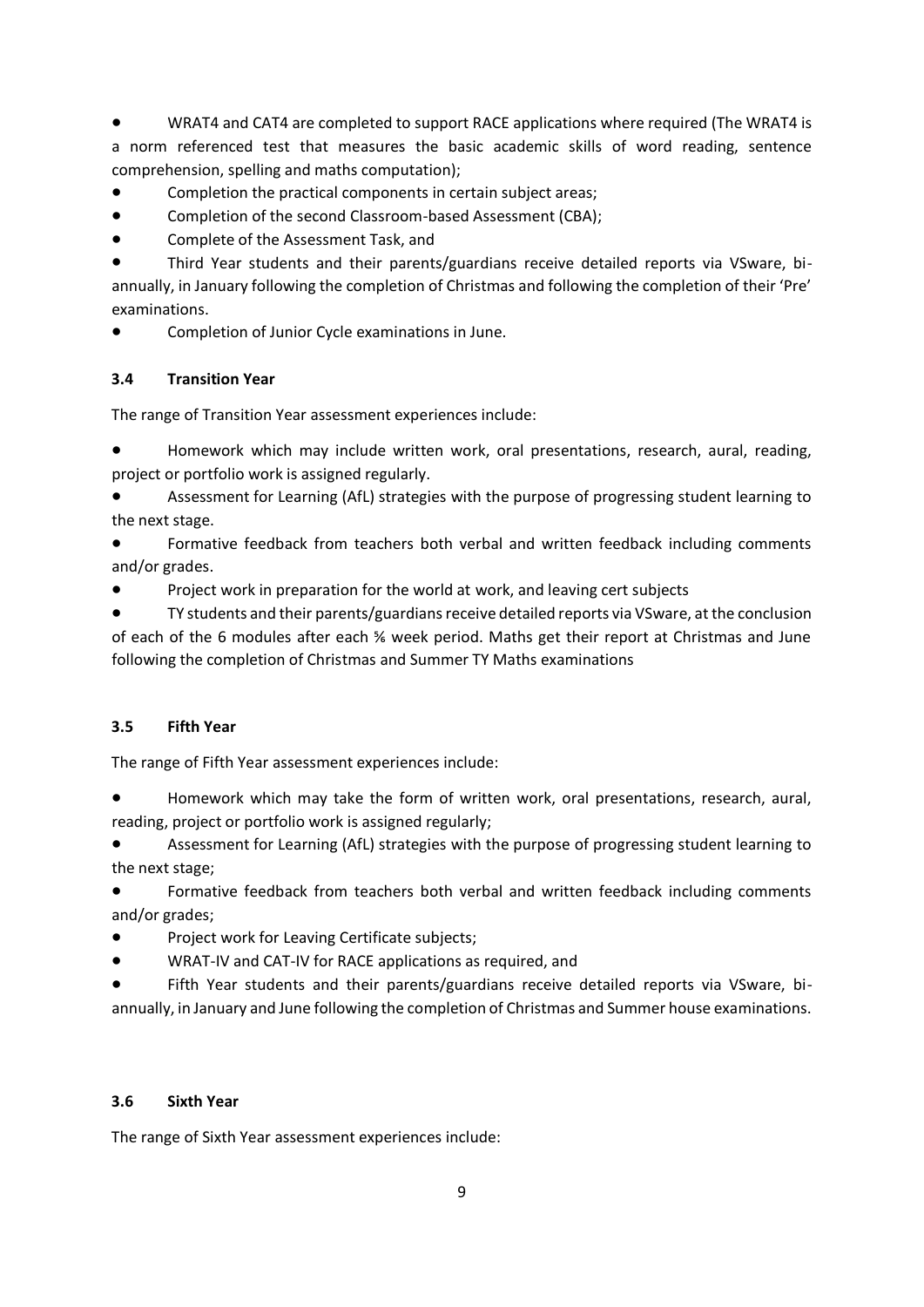Homework which may take the form of written work, oral presentations, research, aural, reading, project or portfolio work is assigned regularly;

● Assessment for Learning (AfL) strategies with the purpose of progressing student learning to the next stage;

Formative feedback from teachers both verbal and written feedback including comments and/or grades;

Engage in a range of informal assessments;

Completion of Pre-Examinations in Term 2 to include written, oral, aural and practical assessments, as appropriate.

Completion of project or practical coursework for Leaving Certificate as per SEC requirements.

Completion of the Leaving Certificate examinations in June.

Sixth Year students and their parents/guardians, as appropriate, receive detailed reports via VSware, bi-annually, in January following the completion of Christmas and following the completion of their 'Pre' examinations. Leaving Certificate results are issued in accordance with SEC arrangements.

#### **3.7 Blended Learning and Assessment**

Formative assessment is used across all year groups to evaluate students' progress on a daily basis, for example Google form Quiz, Kahoot, Nearpod, self-evaluation forms, exit tickets, etc.

Across Junior Cycle, assessment through blended learning is mainly project based. Students create slideshow presentations, oral recordings, videos, podcasts which provide them with a way to showcase their learning. This formative assessment leads to summative assessment when they have to choose the work that they want to submit as part of their CBA portfolio.

Blended Learning is an integral part of the Transition Year programme. Summative assessment, mainly project based, forms part of their end of module assessment in many subjects.

#### **3.8 Assessment in the Event of Student Absence**

It is recognised that the Junior Cycle programme presents a large number of assessment events. It is likely that on occasion, circumstances will result in student absences during these times. As per the requirements of the attendance Policy, students and parents/guardians should seek to minimise such occurrences. To allow for planning of exceptional medical, dental and other essential appointments, Coachford College shall provide dates of assessment events as they become available. Parents/guardians are encouraged to schedule essential appointments outside of school time where possible. Parents/guardians are advised not to schedule appointments during the times of assessment events. In the case where illness or exceptional circumstances precludes a student from engaging with an assessment event, the year head in conjunction with the subject teacher will offer an opportunity to complete the assessment in a timely manner as appropriate.

Coachford College is an inclusive school which in keeping with its Mission Statement, seeks to meet the needs of all its students. In the case where a student has a particular need identified by a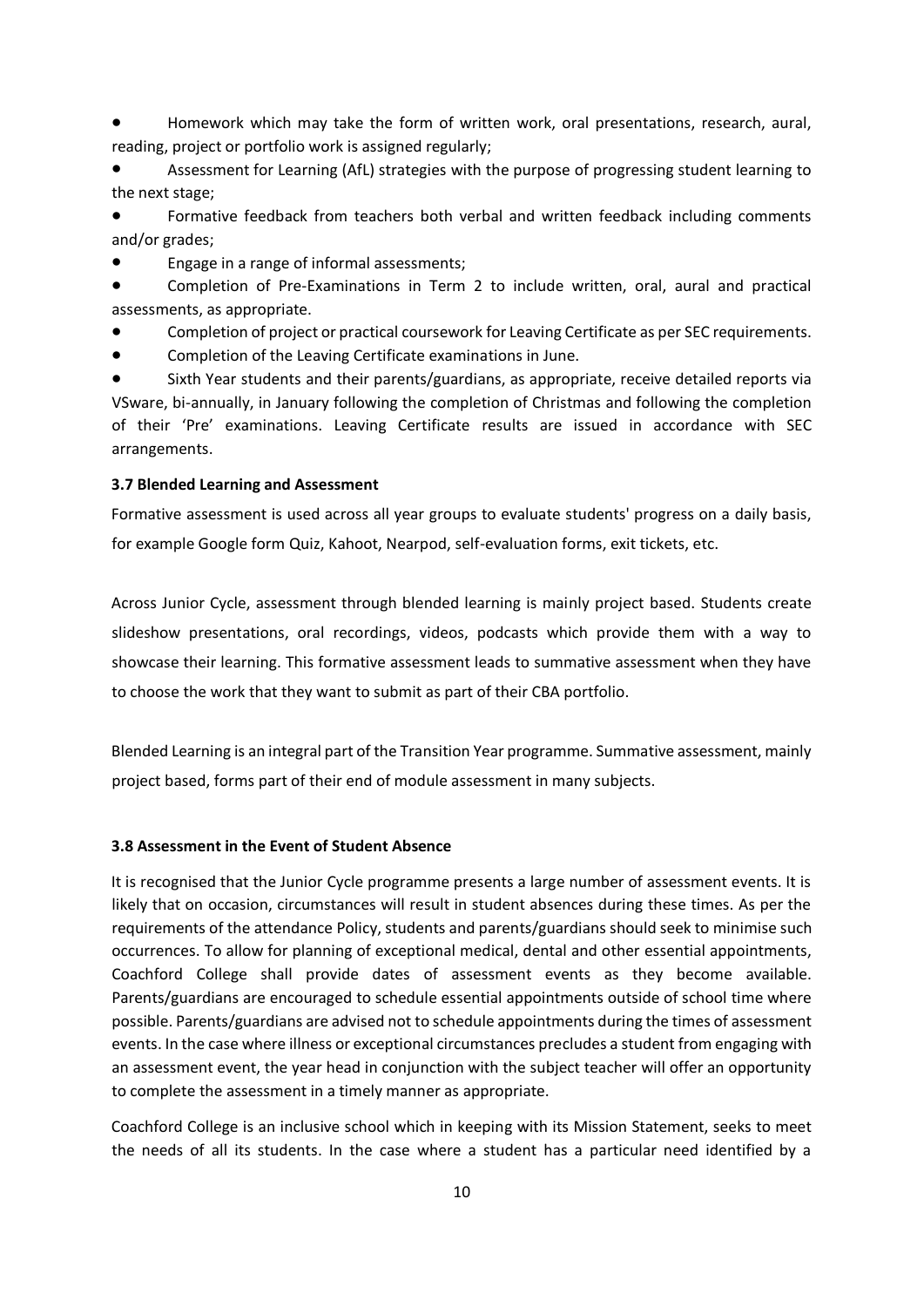psychologist, or a medical condition identified by a doctor, the school shall endeavour to put arrangements in place to facilitate engagement with the relevant assessment.

## **4. Recording of Assessment Data**

Assessment data is recorded as follows:

a) Teachers record both formative and summative assessment

b) Summative assessments such as house examinations, 'Pre' examinations and CBA reports are recorded on VSware.

## **5. Use of Assessment Data**

Data collected through assessment utilised to:

a) Support students, parents/guardians and teachers in identifying and supporting individual learning styles;

- b) Guide Resource and Learning Support;
- c) Identify students with particular needs;
- d) Enable learning support/resource teachers to devise a suitable programme of support;

e) Develop Student Support Files by the Learning Support Team in conjunction with parents/guardians as per NCSE requirements;

f) Apply for reasonable accommodations for the Junior and Leaving Certificate State Examinations where applicable.

## **6. Assessment Timeframes**

Assessment takes place at Coachford College in the following timeframes:

- a) Summative assessment takes place on a planned and regular basis.
- b) Class tests at the discretion of the teacher.
- c) October Assessments are facilitated for First Year students in English, Gaeilge and Maths.
- d) House exams take place at Christmas for all year groups.
- e) Pre-examinations are held during Term 2 for  $3<sup>rd</sup>$  and 6th year students.
- f) CBAs and ATs take place during the timeframes set out annually by the NCCA.

## **7. Feedback**

Feedback is the central function of assessment. It typically involves a focus on the detailed content of what is being learned rather than simply a test score or other measurement of how far a student is falling short of the expected standard. As part of Coachford College's focus on assessment reporting as part of its School Self-Evaluation process, formative feedback is provided based on success criteria. Students are encouraged to use feedback to reflect and make improvements. Feedback is approached in a restorative manner, in keeping with the school's commitment to the development of Restorative Practice.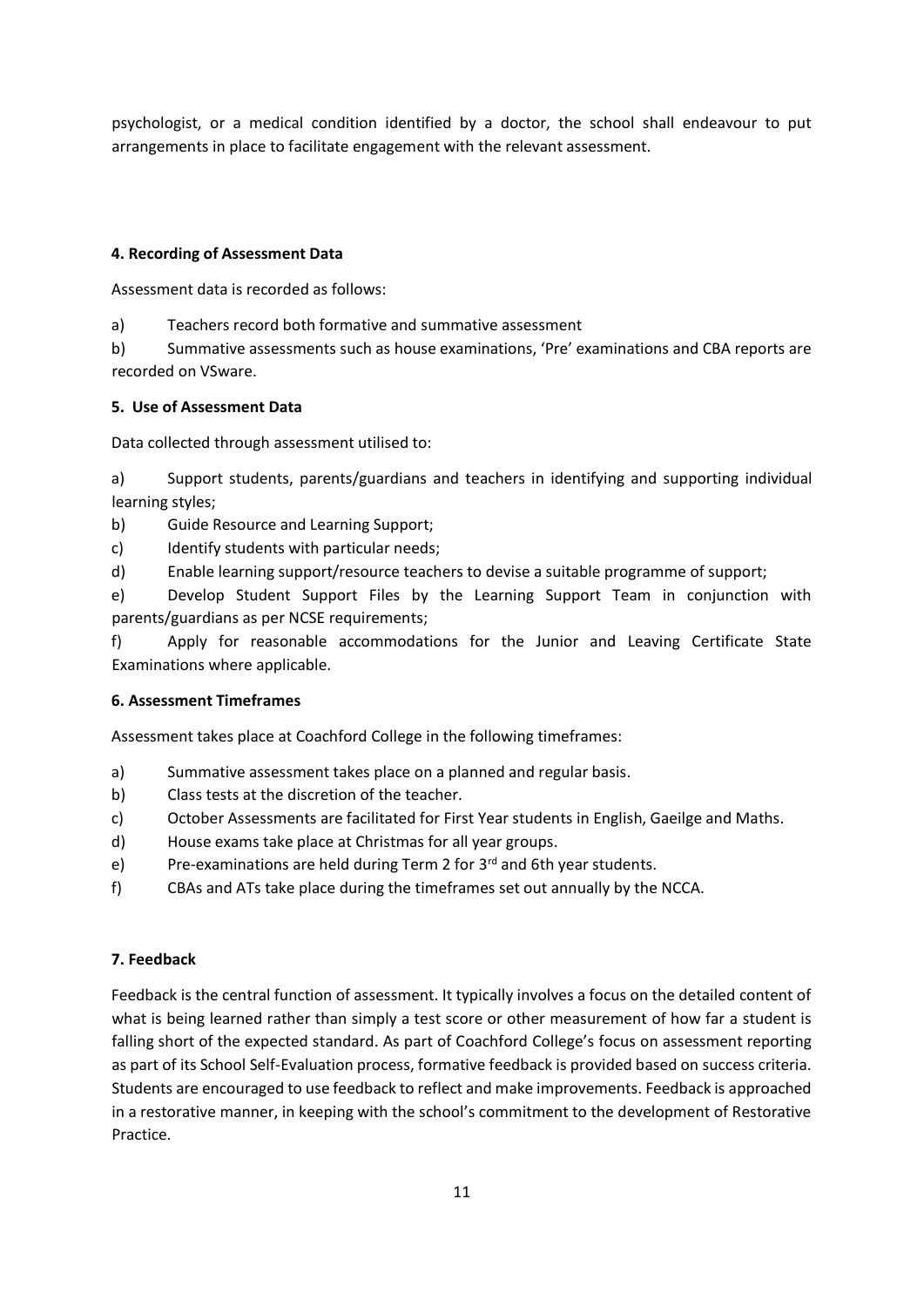*The best feedback is highly specific, directly revealing or highly descriptive of what actually resulted, clear to the performer and available or offered in terms of specific targets. (Wiggins, Grant, Educative Assessment, 1998)* 

#### **7.1 Principles of good feedback**

#### 7.1.1 Effective feedback

- a) Clarifies what good performance is (success criteria, expected standards);
- b) Facilitates the development of self-assessment in learning;
- c) Provides high quality information to students about their learning;
- d) Encourages both teacher and student self-reflection;
- e) Encourages teacher and peer dialogue around learning;
- f) Motivates students and encourages growth and development'
- g) Provides opportunities to close the gap between current and desired performance, and
- h) Provides information to teachers that can be used to help shape teaching.

#### 7.1.2 Comment-only feedback

- a) Teachers periodically engage in comment-only feedback: This includes:
- What the student has done well;
- ●The areas for improvement, and

● How the improvement might be made, thus allowing both student and teacher to identify the next steps in learning.

#### **8. Reporting**

Reporting aims to support and underpin ongoing learning and assessment, and to be manageable, accessible and effective for the school, teacher, student and parent (Junior Cycle Framework, 2015). Coachford College's effective reporting procedures reflect the guiding principles of reporting, in keeping with the NCCA Reporting Guidelines (2018).

Coachford College aims to utilise an approach to reporting which contributes to the personal development of students, supporting learning and teaching while being manageable and accessible for everyone involved. This broader approach to reporting will help avoid placing too early and too great an emphasis on examination preparation and performance.

#### **8.1 Effective reporting**

In building a process of effective reporting, Coachford College aims to ensure that the student learning and achievement is clear to all and that parents and guardians are actively engaged in the student's learning on an ongoing basis. Effective reporting will comprise of the following:

- Opportunities for student feedback to reflect on their learning;
- Uses the language of learning to provide effective feedback;
- Encourages authentic engagement with parents;
- Values the professional judgements of teachers;
- Is manageable and does not take away from learning and teaching;
- Clearly communicates students' progress in learning;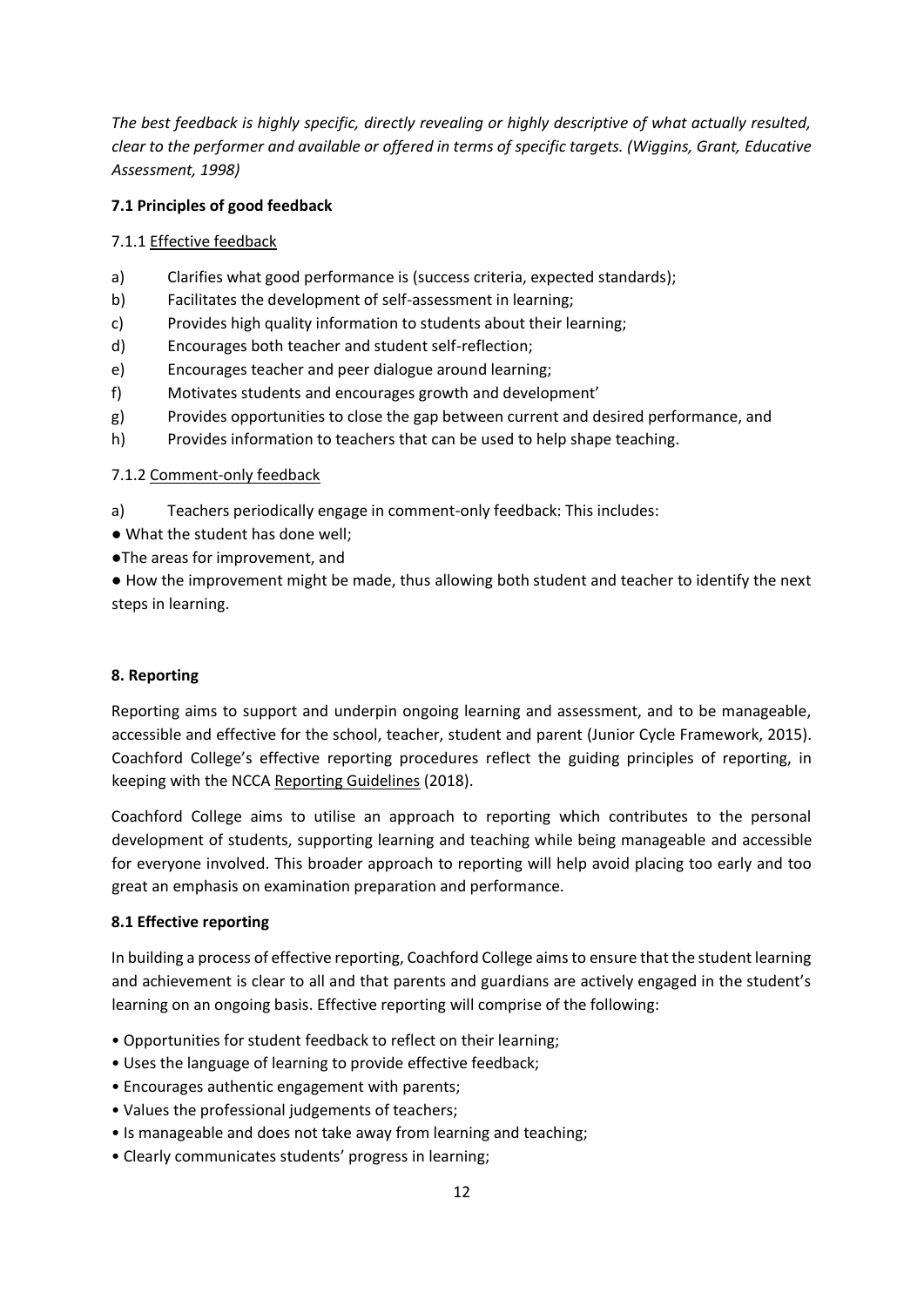• Provides information on a broad range of achievement

• Is sensitive to the self-esteem and general wellbeing of students and take an inclusive approach (NCCA, 2018).

## **8.2 Methods of Reporting**

A variety of means are used to report student progress:

a) Reports containing results of the end of term/ House exams are sent home using the school's reporting template

b) Academic progress reports are made available twice yearly via VSware in order to keep parents and guardians regularly informed about their child's learning and wellbeing

c) Direct Contact. Teachers contact parents/guardians directly with respect to the outcome of any assessment as deemed necessary.

d) Signature of Parent/Guardian on Assessment. Teachers occasionally send a corrected assessment home with the student to be viewed and signed by the parent/guardian.

e) Parent-Teacher Meetings. Teachers communicate details of students' progress, academically and socially.

f) Student Journal. Teachers may communicate outcomes of an assessment and/or other aspects of students' progress to parents/guardians by writing a note in the student's journal. The parent/guardian is expected to acknowledge receipt of this note by countersigning it.

g) Formal reporting on the progress and achievements of students in Junior Cycle is reported through the Junior Cycle Profile of Achievement which issues from the school within the required timeframe following the examination. The JCPA reports student achievement across a range of areas of learning in Junior Cycle, to include

- SEC Final Examinations inclusive of the Assessment Tasks;
- Classroom-Based Assessments;
- The area of Wellbeing, and
- Other Areas of Learning.

8.2.1 Ongoing reporting on student progress can take a variety of forms at Coachford College:

- Informal oral and written feedback;
- Feedback on areas such as punctuality, appropriate behaviour and attendance;
- Communication in Student Journal;
- Parent Teacher Meetings;
- Discussions with tutor, Year Head Special Educational Needs and/or Student Support Teams;
- Student learning logs, diaries, reflections;
- End of unit assessments in subject areas either formative or summative;
- End of term/year reports;
- Communication and engagement with parents/guardians via telephone;
- VSware reports;
- Feedback in relation to the student engagement in the school's Wellbeing Programme;
- Student participation and achievement in extra-curricular activities Other Areas of Learning
- Classroom-Based-Assessment reports.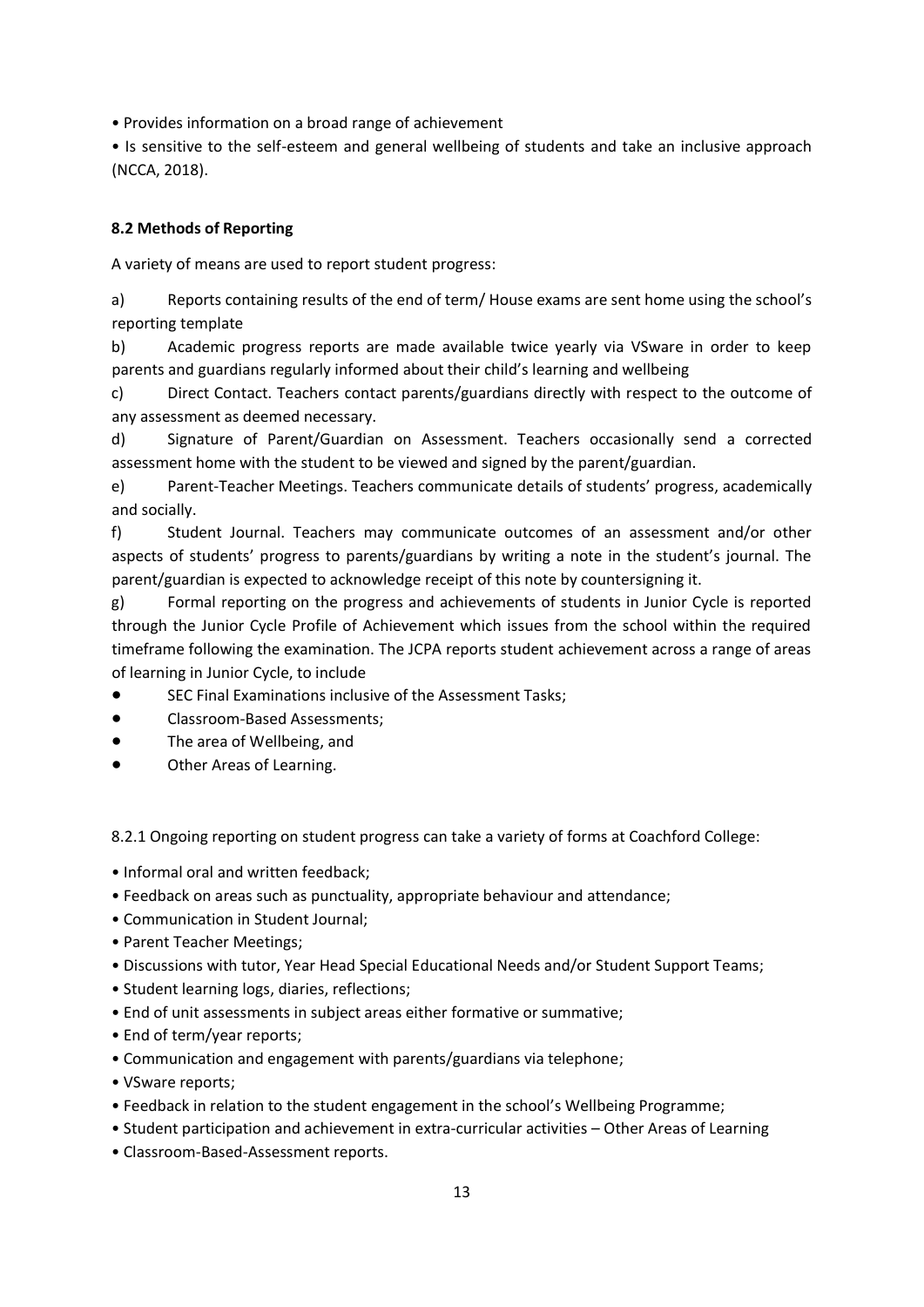## **8.2.2 Reporting on learning at Junior Cycle (Junior Cycle Profile of Achievement)**

When the students receive their JCPA, their final grades consist of the following language:

- Distinction  $\geq 90 100$
- Higher Merit ≥ 75 < 90
- Merit ≥ 55 < 75
- Achieved  $\geq 40 55$
- Partially Achieved  $\geq 20 < 40$
- Not Graded  $\geq 0$  <20.

Students are also afforded the opportunity via the "Other Areas of Learning" to report on their achievements in co-curricular, extra-curricular activities, as well as on other specific learning opportunities which do not form part of subjects or short courses. OALs record student achievement, involvement and participation across a broad range of areas of learning through in-school activities during their Junior Cycle. OALs are reported on by the students themselves allowing them to reflect on what skills they have developed over the three years of Junior Cycle.

#### **8.2.3 Reporting on Leaving Certificate examinations**

| <b>Leaving Certificate Grading System</b> |         |                      |                      |  |
|-------------------------------------------|---------|----------------------|----------------------|--|
| Grade                                     | % Marks | <b>CAO Points HL</b> | <b>CAO Points OL</b> |  |
| H1/O1                                     | 90-100  | 100                  | 56                   |  |
| H2/O2                                     | 80-89   | 88                   | 46                   |  |
| H3/03                                     | 70-79   | 77                   | 37                   |  |
| H4/04                                     | 60-69   | 66                   | 28                   |  |
| H5/05                                     | 50-59   | 56                   | 20                   |  |
| H6/O6                                     | 40-49   | 46                   | 12                   |  |
| H7/07                                     | 30-39   | 37                   | 0                    |  |
| H8/08                                     | $30$    | $\mathbf 0$          | 0                    |  |

The outcome of Leaving Certificate examinations is reported by the State Examinations Commission as follows: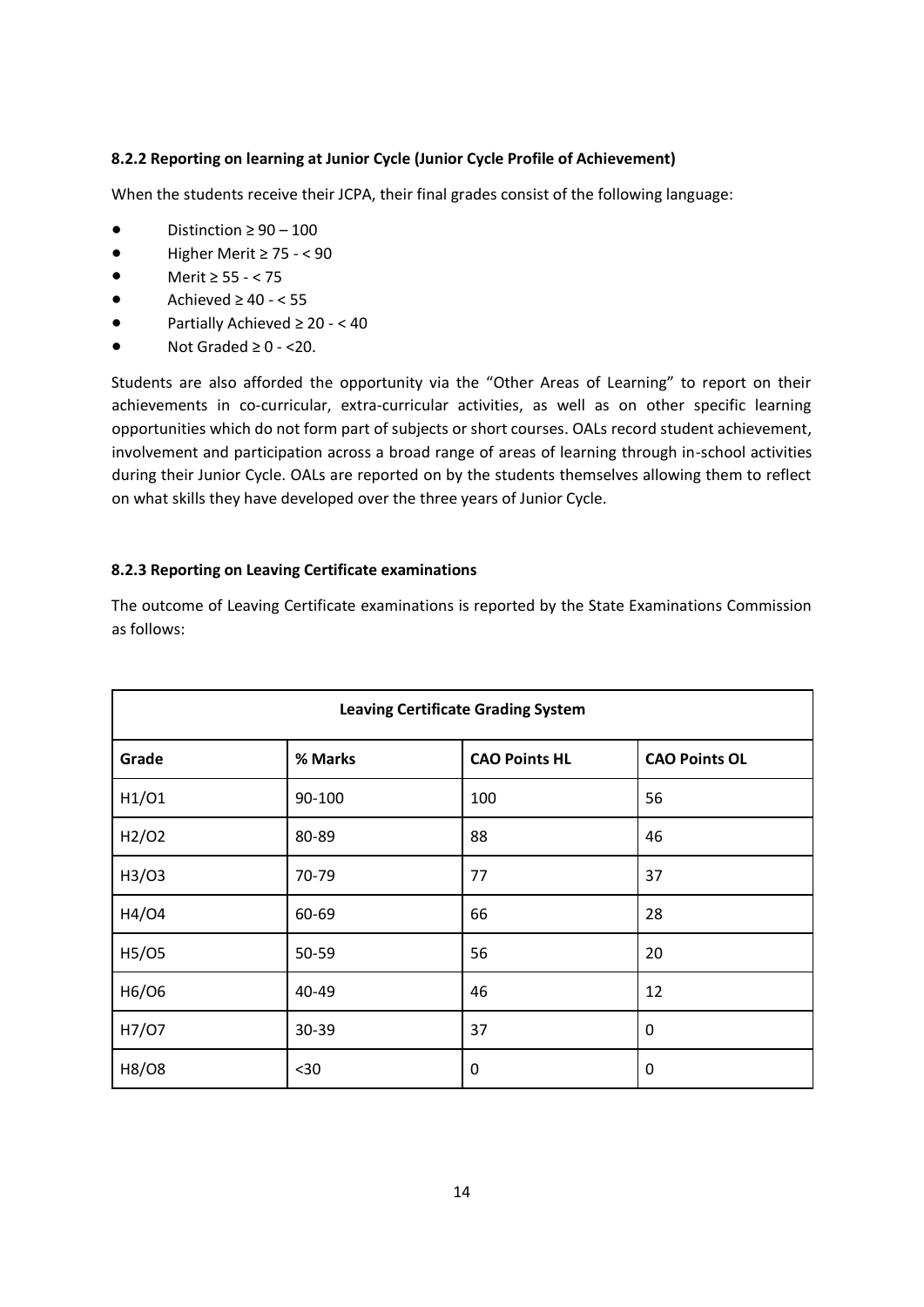## **Notes:**

1. If a student takes Higher level Maths and gets a H6 or more, their Maths score will include an extra 25 bonus points.

2. The student adds up their six highest scoring subjects to get their final CAO Points.

3. The bonus points in Maths can only be counted if the total for maths (points + bonus points) is one of the six highest subjects used to calculate the total (which it usually is, but not always).

4. If a student is taking the LCVP, they should use the following table to find the points awarded from the grade achieved:

| <b>LCVP Grade</b> | % Marks | <b>CAO Points</b> |
|-------------------|---------|-------------------|
| Distinction       | 80-100  | 66 points         |
| Merit             | 65-79   | 46 points         |
| Pass              | 50-64   | 28 points         |
| Unsuccessful      | < 50    | 0 points          |

## **8.3 Academic Tracking**

Academic Tracking is to provide evidence –based assessment of students' progress. The Co-ordinator of Academic Tracking, along with the Co-ordinator of Attendance, subject teachers, tutors and Year Heads collaborate to monitor students' engagement levels in relation to attendance, classwork and academic progress.

Concerns regarding student engagement levels are reported to the Student Support Team and a support plan is put in place in order to improve the student's engagement levels.

## **8.4 Features of school reports**

School reports should contain a grade, mark or descriptor level and formative constructive comments using the language of learning. All subjects are reported upon by individual subject teachers. Comments should provide support to students and parents/guardians as to how students may improve their learning.

#### 9. **Roles and Responsibilities**

#### **9.1 Students**

It is the responsibility of Students to:

- a) Ensure punctuality and full attendance;
- b) Be aware of key assessment dates;
- c) Make their best effort at all times to reach their potential;
- d) Complete all work assigned by their teachers in the time designated;
- e) Learn and revise course content on an ongoing basis, and follow the guidance set out in the Homework Policy, and in No. 10 below;
- f) Follow the advice and guidance of teachers as to how best achieve their potential;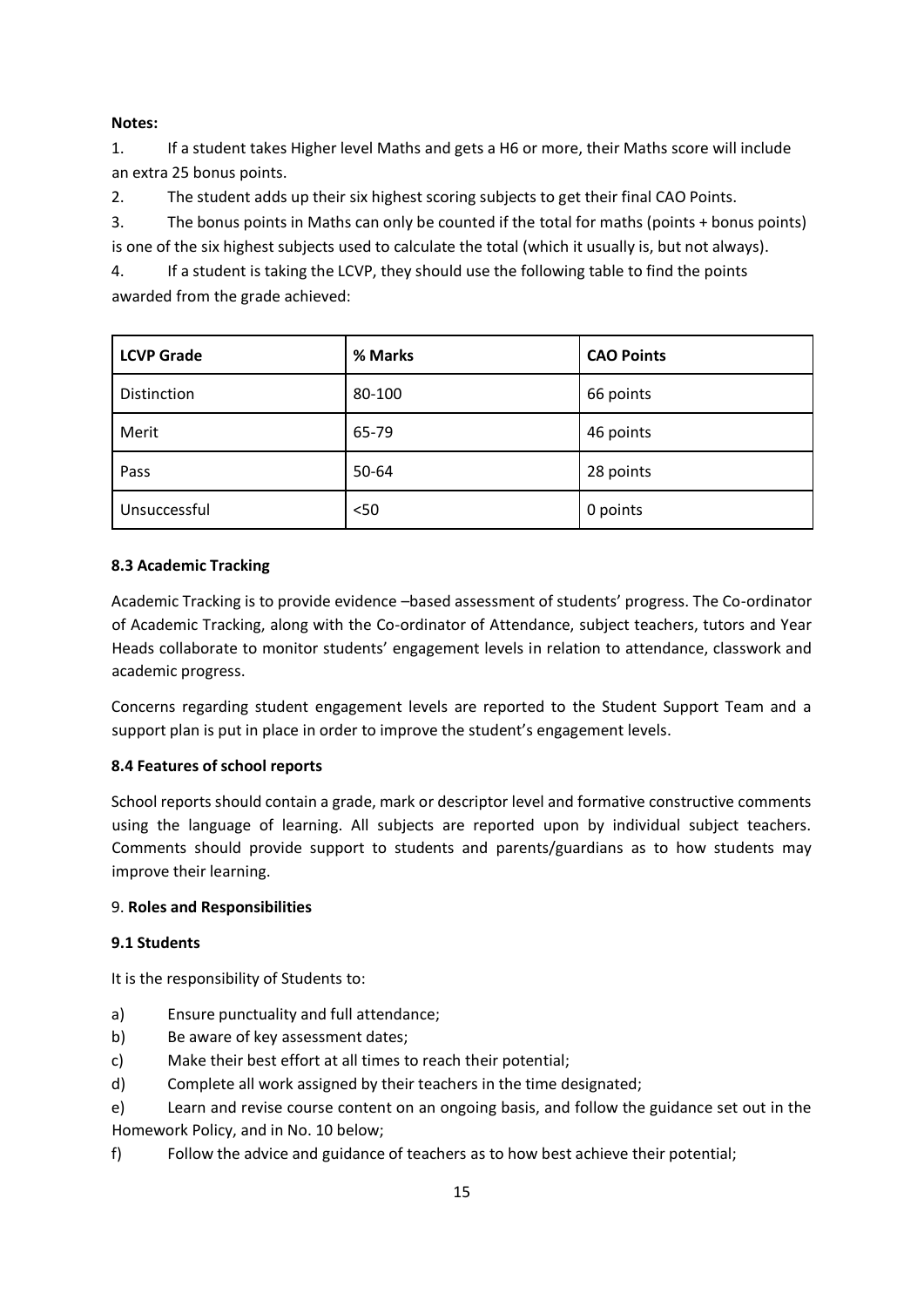- g) Ask for help as appropriate;
- h) Support each other's learning.

## **9.2 Subject Teachers**

It is the responsibility of subject teachers to:

a) Monitor and formatively assess students' learning on an ongoing basis;

b) Collaborate with other teachers in the department to co-ordinate assessment where appropriate;

c) Set and mark assessments;

d) Providing clear feedback to students in relation to how they can improve their performance;

e) Report to students, their parents/guardians, Year Heads, SEN department, Student Support Team and the Senior Leadership Team as appropriate;

f) Collaborate with other teachers in the department to co-ordinate assessment where appropriate, and

g) Ensure that all data is used and stored in accordance with the school's Data Protection Policy and GDPR, and stored in accordance with CTB's Data Retention Schedule.

## **9.3 Subject Co-ordinators**

It is the responsibility of Subject Co-ordinators to:

a) Co-ordinate the review of departmental procedures used for assessment throughout the year, and

b) Ensure that all data is used and stored in accordance with the school's Data Protection Policy and GDPR, and CTB's Data Retention Schedule.

## **9.4 Year Heads**

It is the responsibility of Year Heads to:

a) Liaise with subject teachers, students, parents/guardians and school management on matters relating to reporting;

b) Review, in consultation with subject teachers, the content of reports, monitor progress and underachievement;

c) Engage in the Co-ordinator of Academic Tracking to monitor students' progress;

d) Take the relevant action based on findings, include parents/guardians and students in target setting and to provide the necessary supports, and

e) Ensure that all data is used and stored in accordance with the school's Data Protection Policy and GDPR, and CTB's Data Retention Schedule.

## 9.5 **Guidance Department**

It is the responsibility of the Guidance Department to:

a) Administer and collate the results of relevant Career Guidance Assessments;

b) Administer and collate the results of Administering Differential Aptitude Tests (DATS);

c) Work in collaboration with the Co-ordinator of Academic Tracking to ensure that the data retrieved is informs planning of teaching and learning and is reported appropriately, and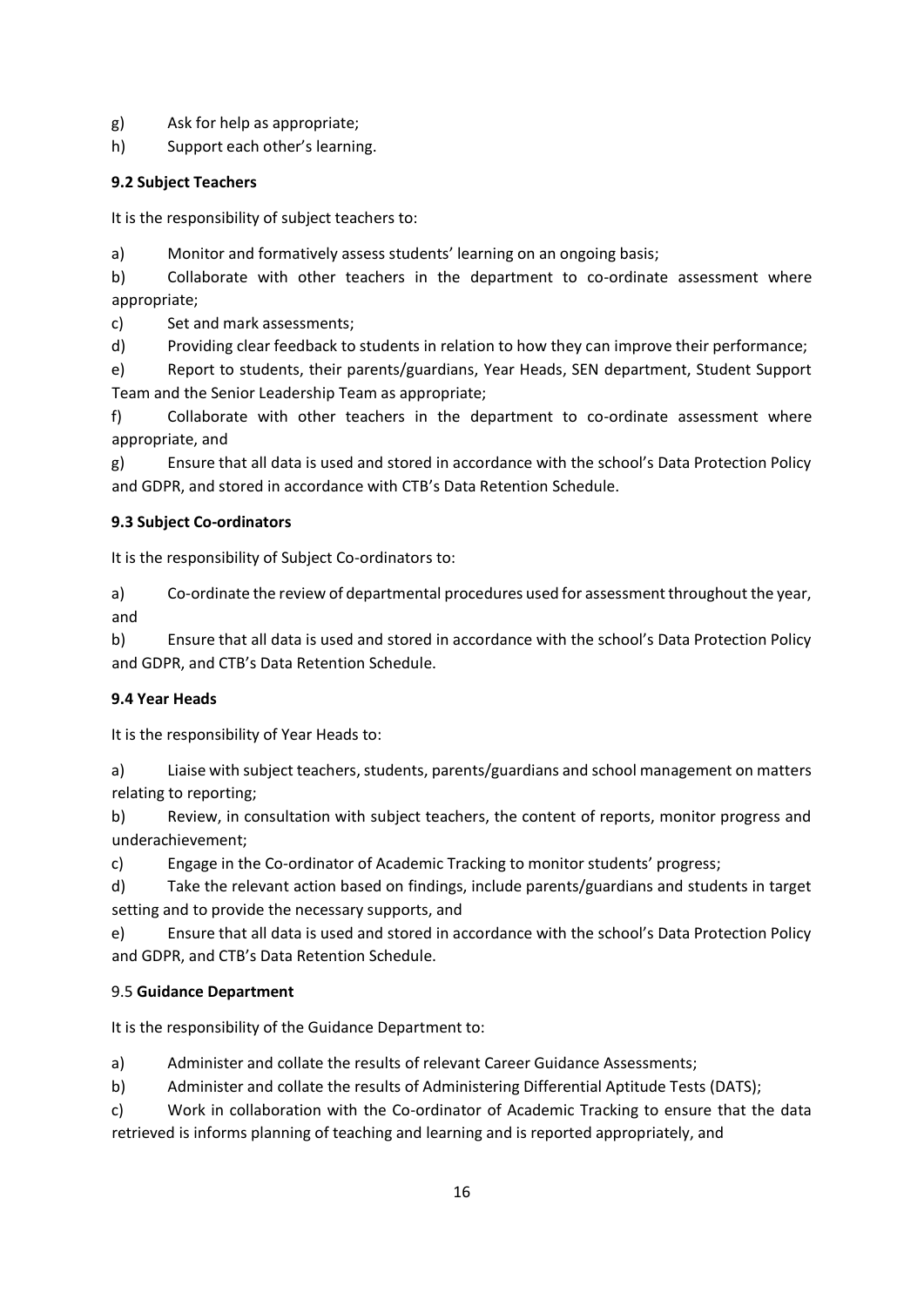d) Ensure that all data is used and stored in accordance with the school's Data Protection Policy and GDPR, and CTB's Data Retention Schedule.

## **9.6 SEN Department**

It is the responsibility of the SEN Department to:

- a) Organise the assessment of needs of the incoming 1st Year students;
- b) Organise CAT4 tests and follow-up assessments as necessary;
- c) Liaise with the Guidance Department to organise the CAT4 tests for particular Year Groups;
- d) Identify students with particular needs;
- e) Test SEN students and liaising with external agencies;
- f) Identify students suited to the variety of programmes available in the school;

g) Implement programmes with SEN students and monitoring and assessing their progress as per their individual targets;

h) Liaise with and assist the Senior Leadership Team in the structuring and allocation of educational provision;

i) Assist and guide learning support/resource teachers to devise a suitable programme of support;

j) Guide and support the classroom teacher through the setting of individual targets for SEN students;

k) Develop Student Support Files in consultation with parents/guardians and the SLT;

l) Apply for reasonable accommodations for the Junior and Leaving Certificate State Examinations, and

m) Ensure that all data is used and stored in accordance with the school's Data Protection Policy and GDPR, and CTB's Data Retention Schedule.

# 9.7 **Co-ordinator of Academic Tracking**

It is the responsibility of the Co-ordinator of Academic Tracking to:

a) Monitor and analyse student learning from the point of entry using  $6<sup>th</sup>$  class data to the completion of Leaving Certificate;

b) Liaise with students, parents/guardians, class teachers, tutors, Year Heads, SST, SEN Department, Principal and Deputy Principals to highlight, monitor, evaluate and thus improve academic achievement through supporting students, parents/guardians though early intervention, etc.;

c) Set attendance targets for individual students and for the school at large through the use of measured targets as set out in Looking at our Schools 2016-2020;

d) Monitor, evaluate and review data, collaborate with students, parents/guardians, the SST, SEN Department, Year Heads Co-ordinators of Attendance and Teaching and Learning, in the promotion of the key link between attendance, wellbeing and academic outcomes.

# **9.8 Co-ordinator of Teaching and Learning**

It is the responsibility of the Co-ordinator of Teaching and Learning to:

a) Co-ordinate teaching and learning programmes to enhance the quality of teaching and learning, assessment and reporting;

- b) Co-ordinate, monitor and evaluate collaborative approaches to learning;
- c) Co-ordinate the school's SSE process and SIP through collaboration with all school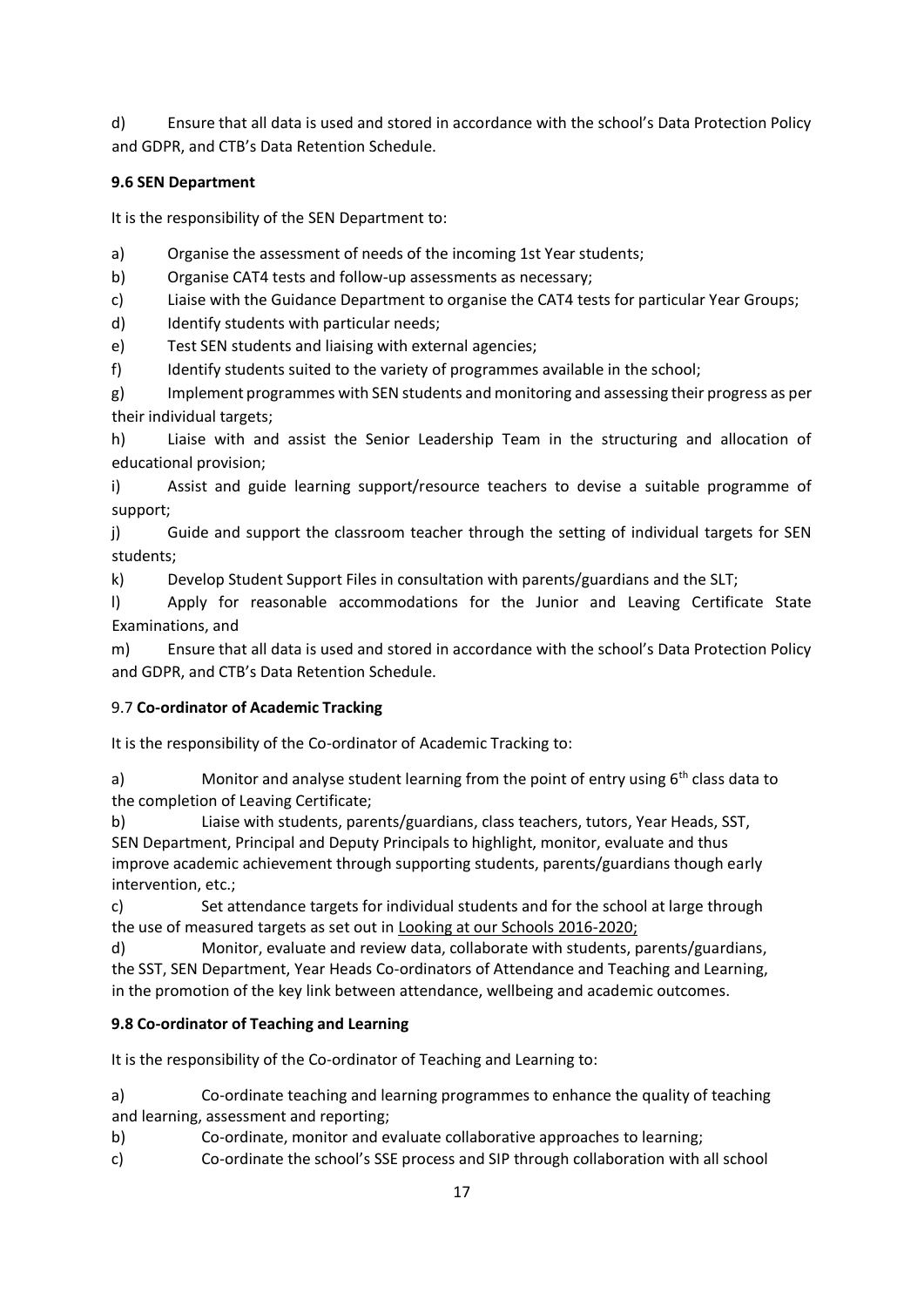parties and through the school's SSE steering group;

d) Promote blended learning to enhance assessment;

e) Monitor, review and evaluate the school's assessment and reporting procedures in embedding the NCCA's Reporting Guidelines 2018;

f) Collaborate with the Junior Cycle Co-ordinator in the enhancement of the learning experience at Junior Cycle through active learning and formative assessment;

g) Work in conjunction with the school's Wellbeing Team and all school partners in the development of the school's Wellbeing programme through meaningful assessment and reporting, and

h) Ensure that all data is used and stored in accordance with the school's Data Protection Policy and GDPR, and CTB's Data Retention Schedule.

# **9.7 Principal and Deputy Principals**

It is the responsibility of the Principal and Deputy Principals to:

a) Oversee all assessment and reporting practices at the school;

b) Support teachers and students in the smooth and effective running of assessment and reporting procedures;

c) Facilitate opportunities for professional dialogue by teachers to discuss assessment and reporting;

d) Analyse and evaluate assessment results and discuss implications and plans for development with relevant parties;

e) Support, monitor and evaluate assessment and reporting within the school as a whole, and

f) Ensure that all data is used and stored in accordance with the school's Data Protection Policy and GDPR, and CTB's Data Retention Schedule.

## 9.8 **Parents and Guardians**

It is the responsibility of Parents and Guardians to:

- a) Encourage punctuality and full attendance;
- b) Ensure familiarity with key dates relating to assessment;
- c) Engage in active and positive communication with teachers when necessary and appropriate;
- d) Support teachers in their work to help students achieve their full potential;
- e) Be actively involved in their child's learning;
- f) Ensure that their child completes all work assigned in the time designated, and
- g) Monitor their child's Google Classroom, Journal, homework and general progress.

## 9.9. **Examination Aide**

It is the responsibility of the Examinations Aide to

a) Liaise with the SEC to ensure readiness for and the smooth running of the state examinations at the school;

b) Fulfil the requirements of the 'Examination Aide' as set out by the SEC, and

c) Ensure that all data is used and stored in accordance with SEC requirements, the school's Data Protection Policy and GDPR, and CTB's Data Retention Schedule.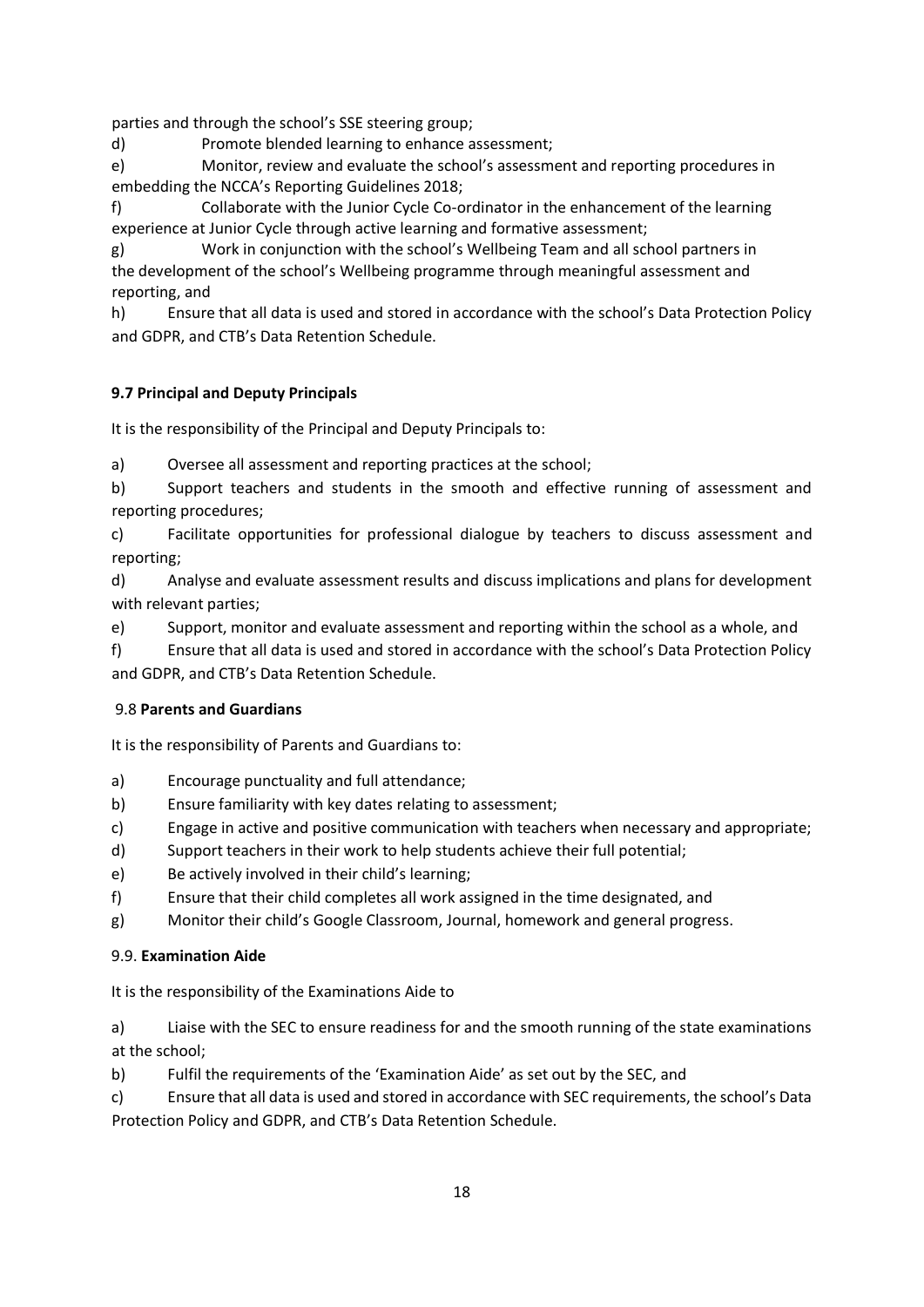## **10. Homework**

Homework forms an essential part of each student's education. It plays a vital role in helping to reinforce and apply what was learned in class, and it informs assessment of learning.

Great emphasis is placed at Coachford College on setting purposeful, well planned homework, which is designed to assist each student in reaching his/her full potential. The school has a dedicated Homework Policy which is informed by the school's Mission Statement. The school's Homework Policy sets out details of the following:

1. The types of homework which may be assigned;

2. The conditions under which homework should be completed;

3. The times which are required to be spent on homework daily in order to achieve reasonable standards in Junior and Leaving Certificate examinations, with corresponding advice for students in other year groups, and

4. The important role that each student's school journal plays in helping students organise themselves for learning.

| Year                   | Hours per school day on homework and revision |
|------------------------|-----------------------------------------------|
| <b>First Year</b>      | 1-2 hours $*$                                 |
| Second Year            | $2-2.5$ hours $*$                             |
| <b>Third Year</b>      | 2-3 hours*                                    |
| <b>Transition Year</b> | 1.5 hours*                                    |
| <b>Fifth Year</b>      | $2-3$ hours $*$                               |
| Leaving Certificate    | $3-4$ hours*                                  |

Recommended time allocation for Homework:

\*reaching the higher figure in the second half of the school year.

This Policy was ratified by the Board of Management of Coachford College on May 25th 2022, having been signed by the Chairperson of the Board of Management and the Principal.

It shall be made available to all members of the school community, and posted on the school's website.

The policy will be reviewed on an annual basis, and/or as deemed necessary.

*Niamh Lehane*